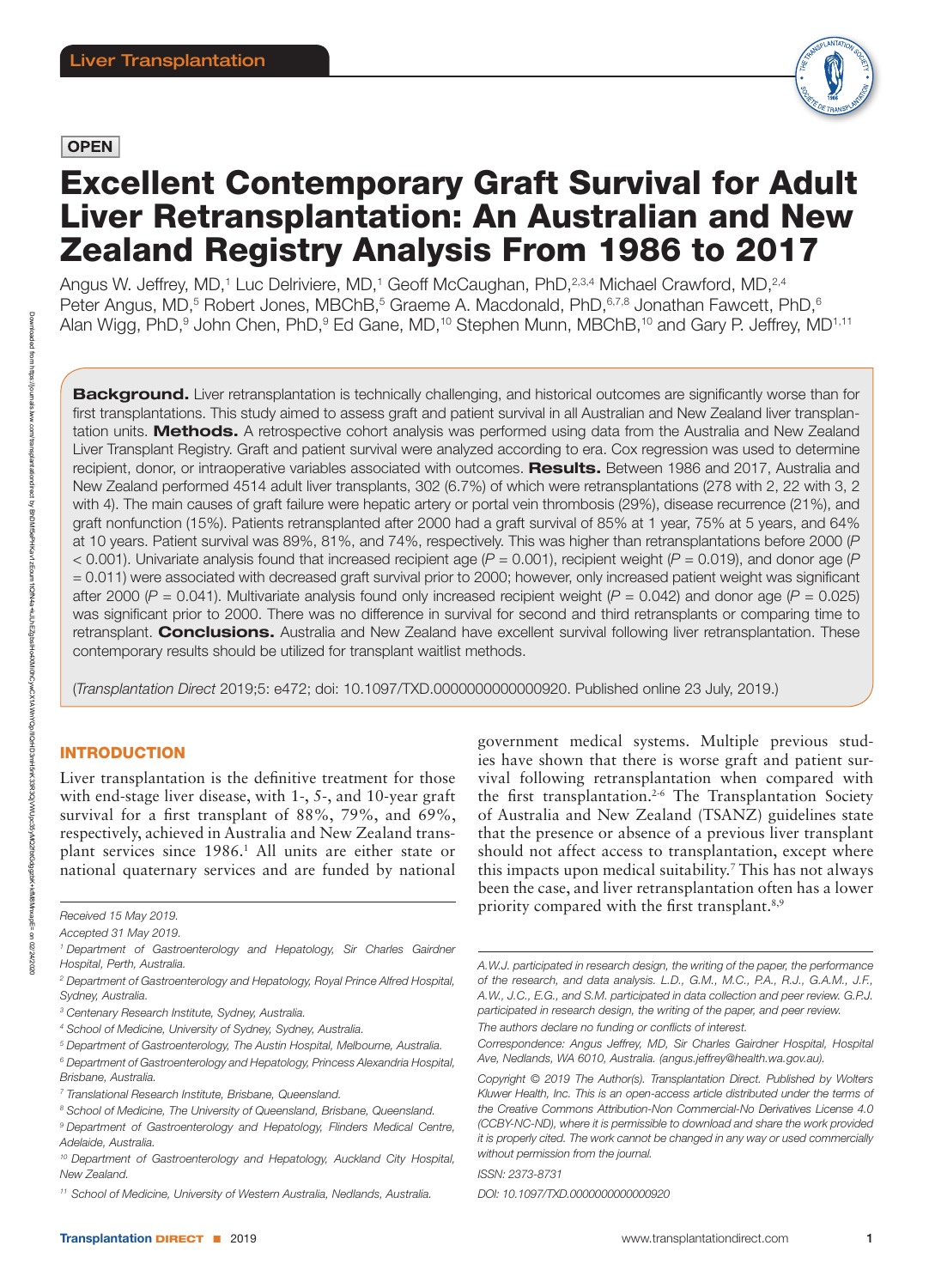Liver registry data from the US reports 1-year graft survival of 75% and 5-year survival of 66% for liver retransplantations performed between 2009 and 2011.10 Retransplantation accounted for 4.3%–8.2% per annum of all transplants.10 Slightly worse outcomes were reported from Europe and the United Kingdom. In Europe, 1-year graft survival following a second transplantation was 58%, and retransplantation accounted for  $9.8\%$  of all transplants per annum.<sup>11</sup> A single major UK center reported 1-, 5-, and 10-year patient survival rates following second transplantation as 66%, 57%, and 47%, respectively.12 The rate of retransplantations compared with all transplants varied between 12% and 7.6% per annum.

Most of these reports include decades-old data that were collected well before major advances in transplantation medicine. Improved immunosuppression after liver transplantation has drastically changed practice and outcomes,<sup>13</sup> as have advances in surgical techniques.14 Direct acting antiviral therapy for hepatitis C virus infection is a more recent example which has had an positive impact on graft survival based on early findings.15 Given this background, there is a need for an up-to-date assessment of liver retransplantation in Australia and New Zealand, particularly as waitlist prioritization guidelines or transplant benefit scores may adversely affect retransplantation.

The aim of this study was to assess graft and patient survival for adult liver retransplantation in all Australian and New Zealand liver transplantation centers and determine what variables impact this survival.

## MATERIALS AND METHODS

#### **Cohort**

From 1986 to 2017, all patients who underwent liver retransplantation in Australia and New Zealand (ASNZ) over 18 years of age were studied. Inclusion criteria were all patients who received a whole or split liver graft and followup at an Australian or New Zealand transplantation center. Liver donation from donors after brain death and donors after circulatory death were both included.

Data from the TSANZ registry was used with permission from the Australia and New Zealand Liver Transplant Registry (ANZLT). The TSANZ liver transplant registry is a prospectively collected database from the 5 liver transplant units in Australia and the 1 unit in New Zealand. All data in the register are de-identified and the data are updated on a yearly basis. No organs from executed prisoners were used.

## Data Collection

A retrospective cohort analysis was performed using data from the ANZLT.<sup>1</sup> Patients who received 2 or more liver grafts were included. Preoperative recipient variables included patient age, sex, number of grafts, decade of transplant, model for end-stage liver disease (MELD) score, and time between transplants. Liver donor information included donor sex, weight, if air travel was required, and cold ischemic time (CIT). Operative variables included warm ischemic time (WIT) (Table 1).

The primary endpoints for this study were graft failure and patient survival. Cause of graft failure was also analyzed and included graft nonfunction (primary and delayed), hepatic artery and portal vein thrombosis, biliary causes, recurrent liver disease, and rejection (acute and chronic).

| Donor and recipien |  |  |
|--------------------|--|--|

Donor and recipient variables

| Donor         | <b>Operative</b> | <b>Recipient</b>            |
|---------------|------------------|-----------------------------|
| Age           | WIT              | Age                         |
| Sex           |                  | Sex                         |
| Weight        |                  | Indication for retransplant |
| CIT           |                  | Decade of retransplant      |
| Air travel    |                  | Retransplant interval       |
| Type of liver |                  | Total transplants           |
|               |                  | <b>MELD</b>                 |

CIT, cold ischemic time; MELD, model for end-stage liver disease; WIT, warm ischemic time.

#### **Statistics**

Survival analysis was undertaken using Kaplan-Meier analysis with comparison using the log-rank test. All statistical analysis was completed using the SPSS Statistics software package. For survival analysis, variables were categorized depending on type of variable and using normal ranges. Significance was defined as *P* < 0.05. Cox Regression was used to determine significant of all variables. Baseline characteristics were compared according to era with comparison made using T-test analysis in Microsoft Excel.

#### RESULTS

Liver transplantation commenced in ASNZ in 1986, and since then 4514 liver transplants have been performed, 302 (6.7%) of which were retransplanted. Of these, 278 received a second graft, 22 received a third graft, and 2 received a fourth graft. The mean follow-up time was 6.7 years (range: 1 day to 29 y). Baseline characteristics of these patients are found in Table 2. The average time between retransplants was 3.6 years for all cases with an average MELD score of 20.5. Four percent of patients received a split liver graft, and 1% of patients received a donation after circulatory death (DCD).

Overall, the most common cause of graft failure post liver retransplantation was hepatic artery or portal vein thrombosis (29%). This was followed by disease recurrence (21%) and graft nonfunction (15%) (Table 3). Over time, the cause of graft failure has changed. Hepatic artery or portal vein thrombosis decreased as an indicator for retransplantation from 33% (1986–2000) to 27% (2001–2017), acute or chronic rejection decreased from 24% to 10%, and disease recurrence increased from 13% to 24%. Other causes have remained relatively stable over this time (Table 3).

Overall graft survival for all retransplants from 1986 to 2017 was 79% at 1 year, 69% at 5 years, and 59% at 10 years. Overall patient survival for all retransplants was 80% at 1 year, 72% at 5 years, and 66% at 10 years. Analysis of patient, donor, and operative variables found that the era of retransplant was the only variable that was significantly associated with graft and patient survival  $(P < 0.001)$  (Figure 1, Figure 2). Retransplantation rate has remained similar between eras, with liver retransplantation accounting for 6.5% of all transplantations between 1986 and 2000, compared with 6.7% from 2001 to 2017.

Subsequent analysis was performed on the 218 recipients who had a retransplantation from 2001 to 2017. The graft survival for a second liver transplantation was 82% at 1 year, 76% at 5 years, and 65% at 10 years (Figure 3). The graft survival for a third transplantation was 96% at 1 year, 70%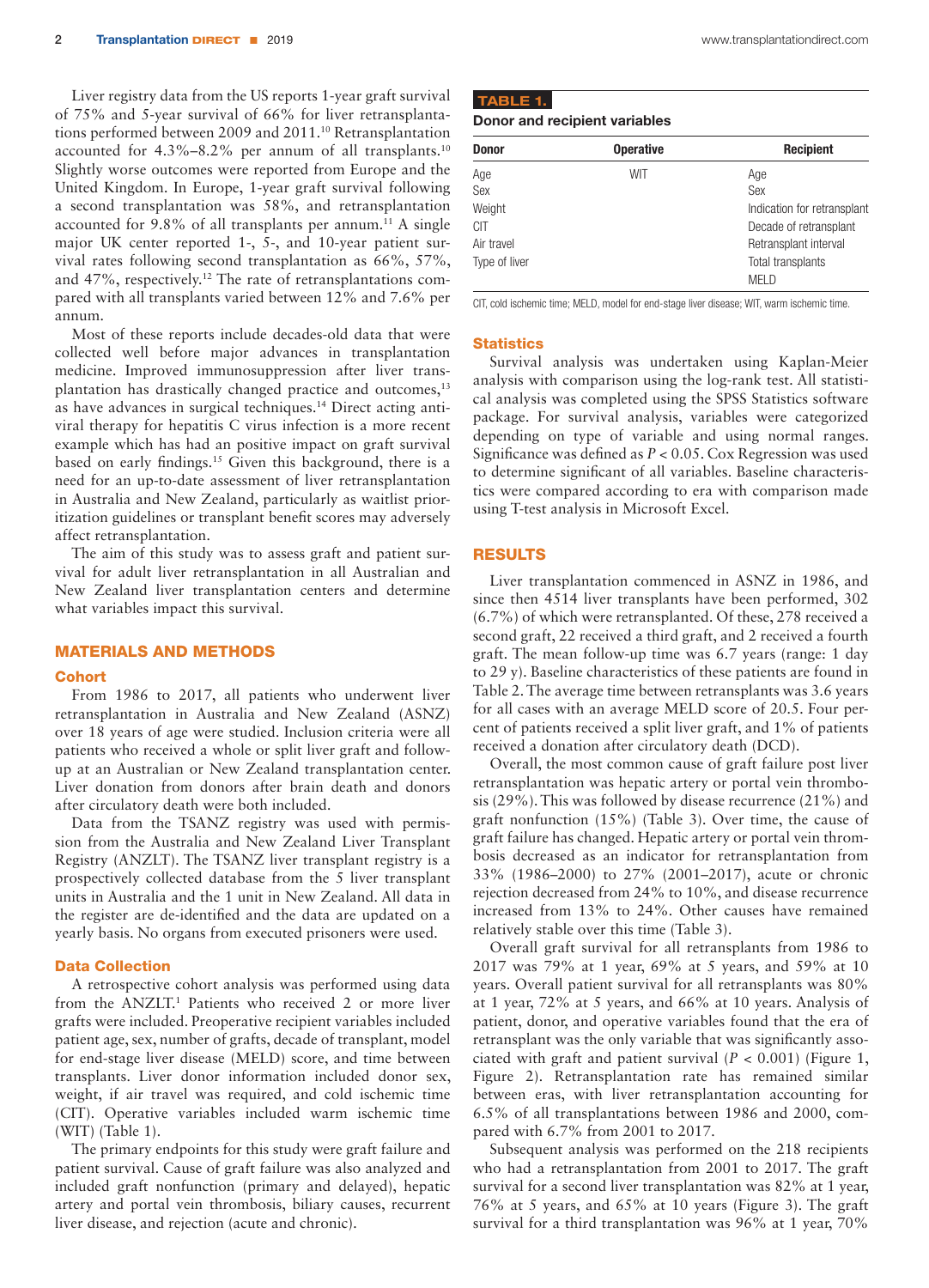## TABLE 2.

#### Baseline characteristics

| <b>Characteristic</b>                  | Retransplants: all | Retransplants: 1986-2000 | Retransplants: 2001-2017 | T-Test: P (between eras) |
|----------------------------------------|--------------------|--------------------------|--------------------------|--------------------------|
| Recipient characteristics              |                    |                          |                          |                          |
| Number                                 | 302                | 84                       | 218                      |                          |
| Age, y (mean, range)                   | 44 (18-72)         | $41(18-63)$              | 46 (18-72)               | $P = 0.001$              |
| Sex (male, %)                          | 193 (64%)          | 49 (58%)                 | 144 (66%)                | $P = 0.112$              |
| Retransplant interval, y (mean, range) | $3.6(0 - 24.6)$    | $1.9(0-17.5)$            | $4.2(0 - 24.6)$          | $P \leq 0.001$           |
| MELD (n, mean, range)                  |                    |                          | $20.5(2-40)$             |                          |
| Weight, kg (mean, range)               | 69 (38-121)        | 65.8 (38-95)             | 72.1 (38-121)            | $P \leq 0.001$           |
| Albumin, g/L (mean, range)             |                    |                          | $30.1(15 - 69)$          |                          |
| Sodium, mmol/L (mean, range)           |                    |                          | 137 (123-154)            |                          |
| Donor characteristics                  |                    |                          |                          |                          |
| Sex (male, %)                          | 153 (50%)          | 49 (58%)                 | 104 (47%)                | $P = 0.065$              |
| Age, y (mean $\pm$ SD)                 | $40.1(10 - 79)$    | $33(10 - 64)$            | $42.5(11 - 79)$          | $P \leq 0.001$           |
| Weight, kg (mean $\pm$ SD)             | 72.6 (30-130)      | 69.7 (30-100)            | 73.6 (40-130)            | $P = 0.038$              |
| Split: whole liver (n, %)              | 12 (4%)            | $6(7.1\%)$               | 6(2.7%)                  |                          |
| DCD:DBD(n, %)                          | $3(1\%)$           | 0                        | $3(1.4\%)$               |                          |
| CIT, h (mean, range)                   | $7.8(1 - 11)$      | $9.3(1 - 11)$            | $7.6(1-11)$              | $P = 0.018$              |
| Air transport (n, %)                   | 103 (34%)          | 46 (55%)                 | 57 (26%)                 | $P \leq 0.001$           |
| Operative characteristics              |                    |                          |                          |                          |
| WIT (min, mean, range)                 | 48.7 (18-623)      | 111 (26-623)             | 44.6 (18-258)            | $P = 0.193$              |

CIT, cold ischemic time; DBD, donors after brain death; DCD, donation after circulatory death; MELD, model for end-stage liver disease; SD, standard deviation; WIT, warm ischemic time.

#### TABLE 3.

## Cause of graft failure in patients requiring retransplantation

| <b>Diagnosis</b>                                    | Retransplants: all | Retransplants: 1986-2000 | Retransplants: 2001-2017 |
|-----------------------------------------------------|--------------------|--------------------------|--------------------------|
| Total                                               | 302                | 84                       | 218                      |
| Graft nonfunction                                   | 45 (15%)           | 11 (13%)                 | 34 (16%)                 |
| Hepatic artery thrombosis or portal vein thrombosis | 87 (29%)           | 28 (33%)                 | 59 (27%)                 |
| Biliary                                             | 37 (12%)           | $8(10\%)$                | 29 (13%)                 |
| Disease recurrence                                  | 64 (21%)           | 11 (13%)                 | 53 (24%)                 |
| Rejection-acute and chronic                         | 41 (14%)           | 20 (24%)                 | 21 (10%)                 |
| Other                                               | 28 (9%)            | 6(7%)                    | 22 (10%)                 |

at 5 years, and 70% at 10 years. The 2 cases of a fourth transplantation have yet to meet an endpoint. Overall, graft survival from 2001 to 2017 for retransplantation was 85% at 1 year, 75% at 5 years, and 64% at 10 years. Patient survival for all retransplants from 2001 to 2017 was 89% at 1 year, 81% at 5 years, and 74% at 10 years (Figure 2).

Baseline characteristics were collected for both the overall cohort and eras from 1986 to 2000 and from 2001 to 2017. There are several notable differences between these 2 groups (Table 2). The mean time between transplant and retransplant has increased over time, from 1.9 to 4.2 years  $(P < 0.001)$ . Patient age  $(P = 0.001)$  and weight  $(P < 0.001)$  have also increased significantly. There has been a reduction in air travel over time, with 55% of donor livers requiring air transport from 1986 to 2000 compared with 26% from 2001 to 2017 (*P* < 0.001). CIT has decreased from a mean of 9.3 to 7.6 hours ( $P = 0.018$ ), to which the decrease in air travel may have contributed. The donor age  $(P < 0.001)$  has also increased. WIT has decreased from a mean of 111 to 44.6 minutes ( $P =$ 0.193); however, this was not found to be significant due to limited intraoperative data prior to 2000.

Univariate analysis found no significant difference in graft survival for the number of retransplants, use of whole or split donor livers, or pretransplant MELD score (Table 4). Increased patient age and low patient weight were found

to be significantly associated with decreased graft survival from 1986 to 2000 ( $P = 0.001$  and  $P = 0.019$ ), while only low patient weight remained significant from 2001 to 2017  $(P = 0.041)$ . Similarly, increased donor age was significantly associated with decreased graft survival from 1986 to 2000  $(P = 0.011)$ , but this was not significant from 2001 to 2017  $(P = 0.828)$ . There was no significant difference in graft survival for other donor factors including sex, weight, CIT, and air travel. Similarly, there was no significant difference for recipient or operative factors including, WIT, or sex. There was no significant difference in graft or patient survival when comparing time with retransplant of <7 days, between 8 and 30 days, or >30 days (Figure 4). Multivariate Cox regression was performed using the data from 1986 to 2000 and only low patient weight ( $P = 0.042$ ) and increased donor age ( $P =$ 0.025) were significantly associated with decreased graft survival (Table 5). Cox regression found that no variables were significantly associated with graft survival using data from 2001 to 2017 era.

### **DISCUSSION**

This study shows that liver retransplantation is a valid and definitive treatment for both early hepatic graft failure and end-stage chronic liver disease occurring after primary liver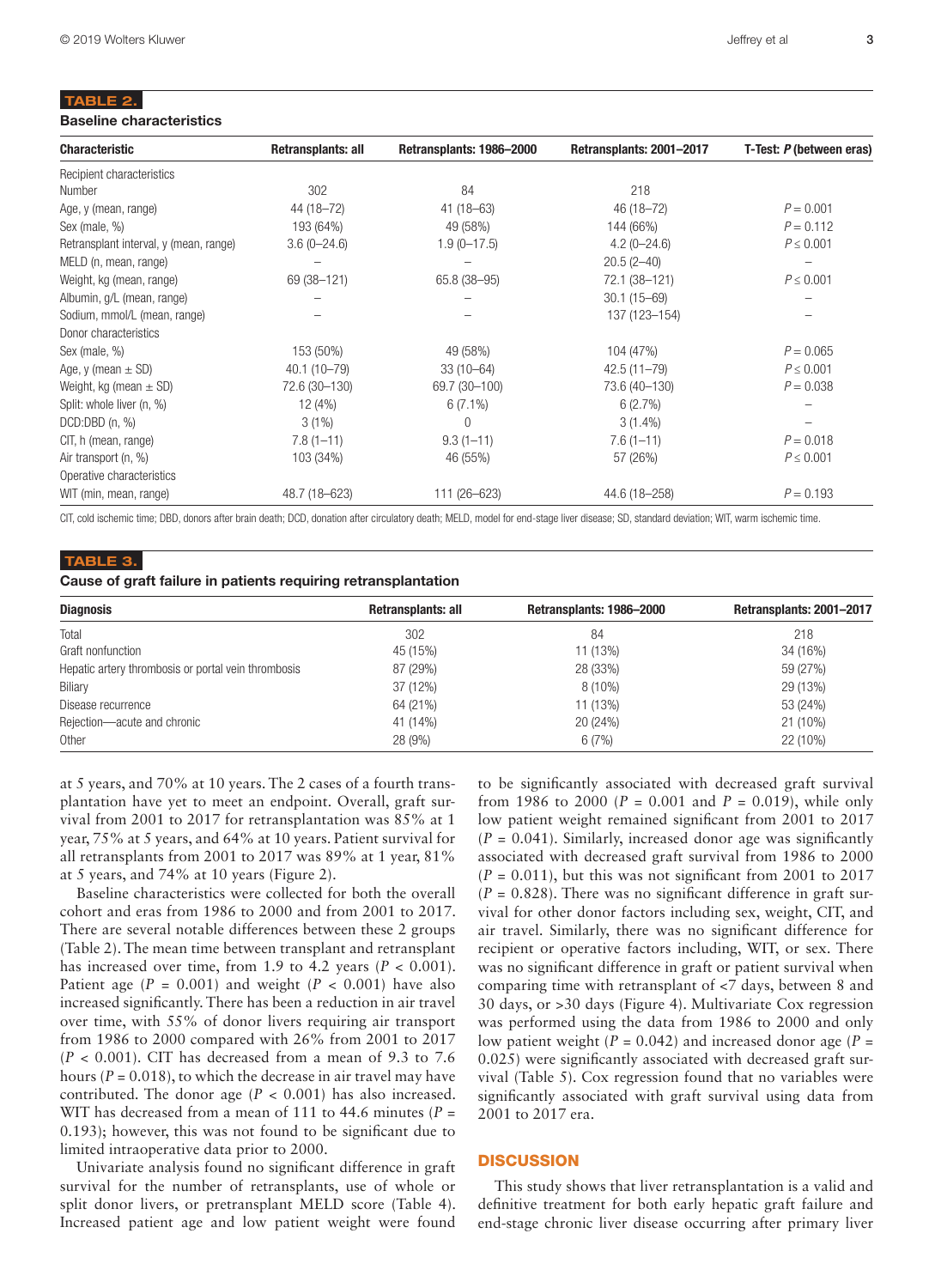

FIGURE 1. Kaplan-Meier graft survival of all retransplanted patients by decade (*P* < 0.001).



FIGURE 2. Kaplan-Meier overall patient survival by decade (*P* < 0.001).

transplantation. Importantly, it was demonstrated that graft survival for retransplantation in ASNZ has greatly improved over past 30 years. The most notable improvement occurred after 2000, where the 1-, 5-, and 10-year graft survival for retransplantation was 85%, 75%, and 64%, respectively, and the 1-, 5-, and 10-year patient survival for retransplantation was 89%, 81%, and 74%, respectively. This compares favorably with graft survival reported by the ANZLT liver transplantation registry from 2000 to 2017 for 4514 patients undergoing a first liver transplantation with a 1-, 5-, and 10-year graft survival of 88%, 79%, and 69%, respectively, and a 1-, 5-, and 10-year patient survival of 93%, 83%, and 74%, respectively.1 Similar trends of improved graft survival for retransplantation have been reported by other international studies<sup>5</sup>; however, graft survival for retransplantation remains worse than for a first transplant.<sup>2</sup> Overall, graft and patient survival rates in ASNZ are excellent when compared with other countries around the world (Table 6).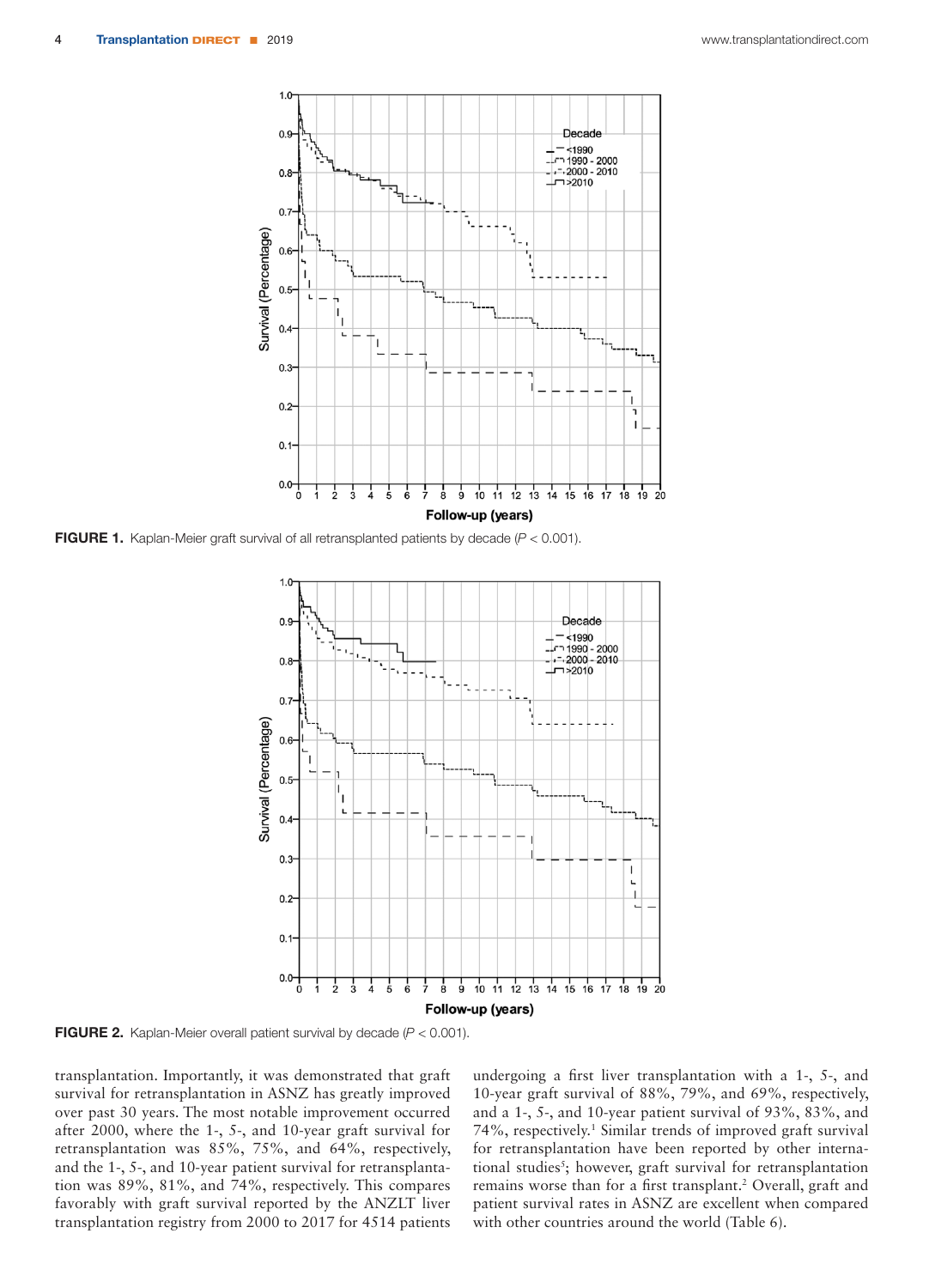

FIGURE 3. Kaplan-Meier graft survival by number of grafts received.

## TABLE 4.

## Graft survival after retransplantation

|                       |             |            |       | Retransplants 1986-2000 |                    |             |            |       | Retransplants 2001-2017 |                    |        |
|-----------------------|-------------|------------|-------|-------------------------|--------------------|-------------|------------|-------|-------------------------|--------------------|--------|
|                       |             |            |       |                         | Graft survival (%) |             |            |       |                         | Graft survival (%) |        |
| <b>Variable</b>       | Subgroup    | Number (n) | P     | $1-y$                   | $5-y$              | $10-y$      | Number (n) | P     | $1-y$                   | $5-y$              | $10-y$ |
| Patient age           | $18 - 40$   | 33         | 0.001 | 76                      | 61                 | 45          | 74         | 0.843 | 88                      | 77                 | 69     |
|                       | $40 - 60$   | 49         |       | 51                      | 45                 | 41          | 114        |       | 83                      | 75                 | 64     |
|                       | >60         | 2          |       | 0                       | $\theta$           | $\mathbf 0$ | 24         |       | 83                      | 69                 |        |
| Patient weight        | $<$ 50 kg   | 13         | 0.019 | 39                      | 31                 | 22          | 7          | 0.041 | 86                      | 71                 | 36     |
|                       | 50-80 kg    | 60         |       | 61                      | 50                 | 40          | 138        |       | 90                      | 83                 | 76     |
|                       | $>80$ kg    | 11         |       | 81                      | 72                 | 72          | 54         |       | 80                      | 66                 | 54     |
| Type of transplant    | Whole liver | 78         | 0.157 | 58                      | 49                 | 40          | 212        | 0.560 | 85                      | 75                 | 65     |
|                       | Split Liver | 6          |       | 67                      | 67                 | 67          | 6          |       | 83                      | 83                 | 83     |
| Total transplants     | 2           | 81         | 0.818 | 61                      | 50                 | 41          | 197        | 0.819 | 82                      | 76                 | 65     |
|                       | 3           | 3          |       | 32                      | 32                 | 32          | 19         |       | 96                      | 70                 | 70     |
|                       | 4           |            |       |                         | -                  |             | 2          |       | 100                     | -                  |        |
| Retransplant interval | $<$ 7 days  | 15         | 0.342 | 60                      | 47                 | 40          | 28         | 0.451 | 82                      | 76                 | 76     |
|                       | 8-30 days   | 13         |       | 77                      | 61                 | 61          | 20         |       | 90                      | 90                 | 61     |
|                       | $>30$ days  | 56         |       | 57                      | 48                 | 38          | 170        |       | 84                      | 73                 | 63     |
| <b>MELD</b>           | $<$ 25      |            |       |                         |                    |             | 128        | 0.638 | 85                      | 78                 | 64     |
|                       | $>25$       |            |       |                         | -                  | -           | 57         |       | 88                      | 70                 | 70     |
| Donor age             | $18 - 40$   | 44         | 0.011 | 68                      | 59                 | 48          | 96         | 0.828 | 84                      | 75                 | 69     |
|                       | $40 - 60$   | 14         |       | 64                      | 50                 | 43          | 87         |       | 88                      | 76                 | 59     |
|                       | >60         | 5          |       | $\theta$                | 0                  | $\Omega$    | 28         |       | 82                      | 77                 | 77     |

MELD, model for end-stage liver disease.

Valuable lessons have been learned from the previous landmark studies of liver retransplantation. A number of models that predict survival following liver retransplantation have been developed; however, there is no consensus on which variables contribute to a worse outcome.16 Notable variables that have historically been shown to result in poorer outcomes include a time to retransplantation between 8 and 30 days, multiple liver transplants, a recipient MELD score

>25, and advanced patient age.16 Donor characteristics, such as increased donor age and CIT, have been associated with poorer outcomes. The use of DCD donors has also been shown to have higher rates of graft failure<sup>17</sup>; however, only 3 of our retransplant recipients received a DCD organ. Of these 2 died, one at 10 days and the other at 255 days after retransplantation, but the limited number of cases precludes us from making any comment on the significance of this. This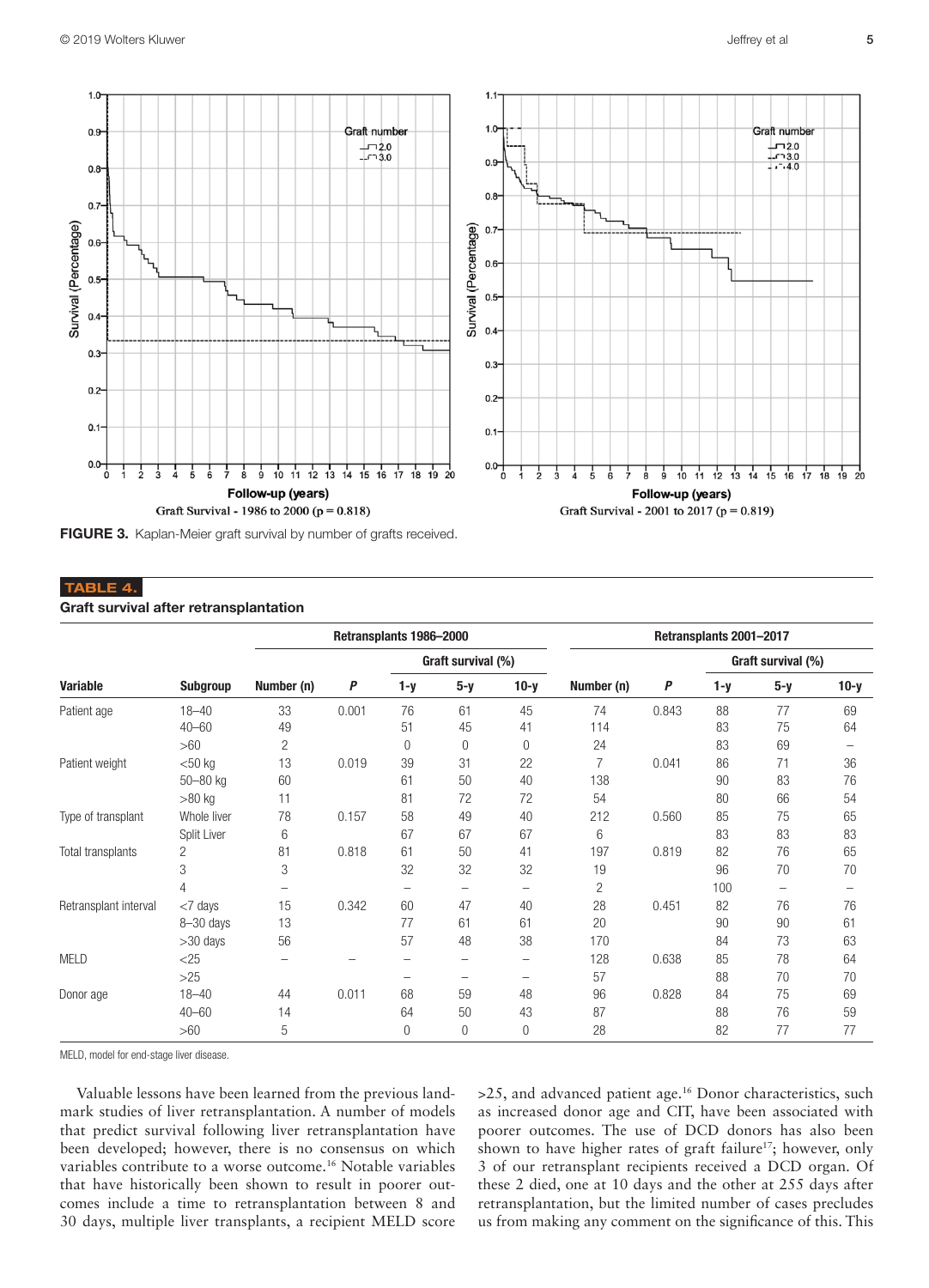

FIGURE 4. Kaplan-Meier graft survival by time between transplantation and retransplantion.

## TABLE 5.

Multivariate analysis

|                       |                 |       |       | Retransplants 1986-2000 |              |       |       | Retransplants 2001-2017 |              |
|-----------------------|-----------------|-------|-------|-------------------------|--------------|-------|-------|-------------------------|--------------|
|                       |                 |       |       | 95% CI                  |              |       |       | 95% CI                  |              |
| <b>Variable</b>       | <b>Subgroup</b> | P     | HR    | Lower                   | <b>Upper</b> | P     | HR    | <b>Lower</b>            | <b>Upper</b> |
| Patient age           |                 | 0.195 | 1.013 | 0.990                   | 1.049        | 0.340 | 1.119 | 0.888                   | 1.411        |
| Patient weight        |                 | 0.042 | 0.974 | 0.950                   | 0.999        | 0.329 | 1.009 | 0.991                   | 1.029        |
| Retransplants number  |                 | 0.883 | 0.854 | 0.104                   | 7.027        | 0.454 | 0.595 | 0.000                   |              |
| Retransplant interval | $<$ 7 days      | 0.536 |       |                         |              | 0.081 |       |                         |              |
|                       | $8 - 30$ davs   | 0.597 | 1.241 | 0.558                   | 2.759        | 0.071 | 0.326 | 0.097                   | 1.098        |
|                       | $>30$ days      | 0.426 | 0.674 | 0.255                   | 1.781        | 0.130 | 0.324 | 0.075                   | 1.395        |
| Donor weight          |                 | 0.495 | 0.990 | 0.961                   | 1.019        | 0.805 | 1.002 | 0.983                   | 1.022        |
| Donor age             |                 | 0.025 | 1.025 | 1.003                   | 1.046        | 0.762 | 1.066 | 0.703                   | 1.617        |
| Type of transport     |                 | 0.398 | 0.762 | 1.003                   | 1.046        | 0.943 | 0.975 | 0.492                   | 1.933        |

CI, confidence interval; HR, hazard ratio.

## TABLE 6.

## Graft survival for retransplantation by region

|                                                          | Graft survival (%) |     |        |  |  |
|----------------------------------------------------------|--------------------|-----|--------|--|--|
| <b>Variable</b>                                          | 1-v                | 5-v | $10-y$ |  |  |
| Australia and New Zealand, all retransplants: 2001-2017  | 85                 | 75  | 64     |  |  |
| United States, all retransplants: 2007-2011 (10)         | 75                 | 66  |        |  |  |
| Europe, second transplantation: 1988–2015 (11)           | 58                 | 46  | 36     |  |  |
| UK single center, second transplantation: 1982–2007 (12) | 66                 | 57  |        |  |  |

present study found no significant difference in survival when analyzing these key recipient and donor variables.

There are notable differences in the donor and recipient characteristics in this study when compared with other reports. From 2001 to 2017, the average age of ASNZ retransplantation recipients was 46 years, similar to the United States;

however, the average donor age was 42.5 years compared with 34 years in the United States.<sup>18</sup> ASNZ data also show a mean retransplant interval of well over 1 year compared with an average interval between 1 and 6 months in the United States. ASNZ donor livers had a mean CIT of 7.6 hours compared with 8.45 hours from a major US center.<sup>3</sup> This same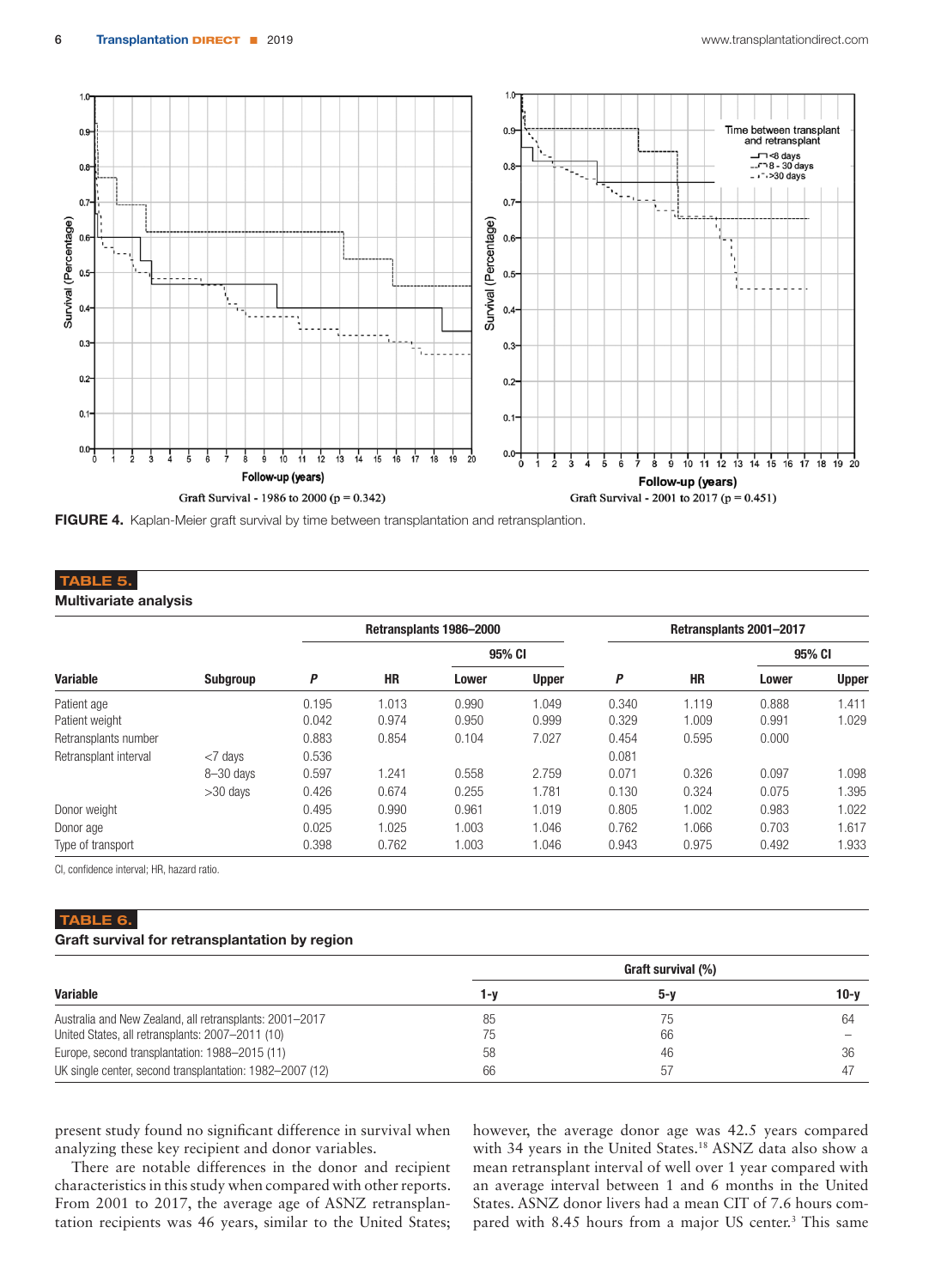US study showed that a CIT of >12 hours was of borderline

significance in predicting survival. The indications for retransplantation in this study are different compared with previous studies, and this may have contributed to the difference in outcomes. In 1 major US study, from 1999 to 2003 the majority of retransplants were due to graft nonfunction (37.5%), hepatic artery thrombosis (20%), disease recurrence (17.5%), and graft rejection  $(12.5\%)$ .<sup>5</sup> The data from this ASNZ study show that from 2001 to 2017 retransplantation commonly resulted from hepatic artery or portal vein thrombosis (27%) and disease recurrence (24%) and graft nonfunction only accounted for 16% of retransplantations. The notable decrease in graft nonfunction in ASNZ may be contributing to improved survival, as less grafts are failing in the short term following retransplantation.

The difference in graft survival comparing ASNZ data and other regions may also be related to other factors. Transplantation services around the world are different, and each has its own method of patient and donor selection. We hypothesize that graft survival following retransplantation may be associated with local factors, such as quality of the surgical and theater team, physician experience, hospital services including Intensive Care Unit access, interventional radiology, medication availability, pathology services, other support staff, and efficient donor services. These unreported factors clearly may influence which variables are significantly related to graft survival across different centers.

This study has shown that changes in recipient and donor characteristics have occurred over time while graft survival has also increased. Advanced donor age was shown previously to predict poor outcome; however, this ASNZ registry study found that this was no longer the case. This was despite the fact that older recipients were transplanted and older donor livers were used. Only 8% of liver donors were older than 60 years in the 1986–2000 era, and this increased to 13% in the 2001–2017 era. Previous studies found that recipient's weight of <50 kg was associated with poor survival and likely reflected poor outcomes due to frailty. This relationship was not found in the present study and is likely due to a change in recipient selection and earlier waitlisting over time. In the early era, 15% of recipients had a weight <50 kg compared with only 3.5% in the 2001–2017 era. The cause of graft failure has also changed over time, with a large decrease in frequency of acute or chronic rejection and a comparative increase in liver disease recurrence. These changes in recipient and donor selection are likely due to improvements in surgical and medical treatment. Moreover, liver transplantation recipients are living longer after the first transplant, and the resulting longer retransplantation interval likely accounts for the increased number of retransplants for liver disease recurrence. While we have no data on patients who were denied retransplantation due to increased risk of mortality, this data suggest that the selection criteria being used is contributing towards the improved outcomes we have found.

As this is a multicenter registry study, the data for some variables was incomplete. Only those variables which were collected consistently in each center were used for the final analysis. A detailed analysis of additional variables of interest was not able to be computed due to insufficient data. There is scope for further analysis of variables

associated with graft survival that have not been included in this study. These include some specific variables previously shown to be significant, including renal function, requirements of ventilator support, and the use of marginal donor livers.19

In addition to graft and patient survival, other ethical and financial factors must be considered when allocating donor livers. The question remains: will patients, donor families, and society accept repeated use of scarce donor livers in one individual? Existing ethical guidelines recommended that the previous use of a resource, such as a liver allograft, should not impact current patient needs.8 The reality is not as clear, however, as society preferences for fairness in accessing indivisible healthcare resources must also be considered.<sup>20</sup> There needs to be further consideration going forward on how to allocate organs when outcomes are comparable for retransplantation.

In summary, this study has confirmed a notable improvement in graft survival for liver retransplantation from 2001 to 2017 when compared with 1986 to 2000. ASNZ has excellent survival rates when compared with other countries. Survival after retransplantation is comparable to a first transplant and should not be a barrier for organ allocation. Several key variables that were previously associated with poorer outcomes are not shown to impact outcomes in ASNZ. These contemporary results should be utilized by liver transplant waitlist prioritization methods to avoid discrimination against those who need a life-saving retransplant.

#### **REFERENCES**

- 1. Lynch SV, Balderson GA, eds. ANZLT Registry Report. *Aust N Z Liver Transpl Regist*. 2017;(29). Available at [https://www3.anzltr.org.](https://www3.anzltr.org) Published 2018. Accessed March 20, 2019.
- 2. Kitchens WH, Yeh H, Markmann JF. Hepatic retransplant: what have we learned? *Clin Liver Dis.* 2014;18:731–751.
- 3. Markmann JF, Markowitz JS, Yersiz H, et al. Long-term survival after retransplantation of the liver. *Ann Surg.* 1997;226:408–18; discussion 418.
- 4. Abt PL, Olthoff KM. The role of retransplantation. *Schiff's Diseases*  of the Liver. 12<sup>th</sup> ed. Hoboken, NJ. John Wiley and Sons; 2017:1143–1155.
- 5. Pfitzmann R, Benscheidt B, Langrehr JM, et al. Trends and experiences in liver retransplantation over 15 years. *Liver Transpl*. 2007;13:248–257.
- 6. Morel P, Rilo HL, Tzakis AG, et al. Liver retransplantation in adults: overall results and determinant factors affecting the outcome. *Transplant Proc.* 1991;23:3029–3031.
- 7. The Transplantation Society of Australia and New Zealand. Clinical Guidelines for Organ Transplantation from Deceased Donors. *Donate Life*. 2016; version 1.0. Available at [http://www.tsanz.com.au/orga](http://www.tsanz.com.au/organallocationguidelines/documents/ClinicalGuidelinesV1.1May2017.pdf)[nallocationguidelines/documents/ClinicalGuidelinesV1.1May2017.](http://www.tsanz.com.au/organallocationguidelines/documents/ClinicalGuidelinesV1.1May2017.pdf) [pdf.](http://www.tsanz.com.au/organallocationguidelines/documents/ClinicalGuidelinesV1.1May2017.pdf) Published May 1, 2017. Accessed March 20, 2019.
- 8. MacDonald P. Ethical guidelines for organ transplantation from deceased donors. *Heart Lung Circ.* 2015;24:633–634.
- 9. Ubel PA, Arnold RM, Caplan AL. Rationing failure. The ethical lessons of the retransplantation of scarce vital organs. *JAMA.* 1993;270:2469–2474.
- 10. Kim WR, Lake JR, Smith JM, et al. OPTN/SRTR 2016 Annual Data Report: Liver. *Am J Transplant*. 2018;18(18 Suppl 1):172–253.
- 11. Mortality and retransplantation. European Liver Transplant Registry. Available at [http://www.eltr.org/Mortality-and-retransplantation.html.](http://www.eltr.org/Mortality-and-retransplantation.html) Accessed July 30, 2018.
- 12. Marudanayagam R, Shanmugam V, Sandhu B, et al. Liver retransplantation in adults: a single-centre, 25-year experience. *HPB (Oxford).* 2010;12:217–224.
- 13. U.S. Multicenter FK506 Liver Study Group. A comparison of tacrolimus (FK 506) and cyclosporine for immunosuppression in liver transplantation. *N Engl J Med*. 1994;331:1110–1115.